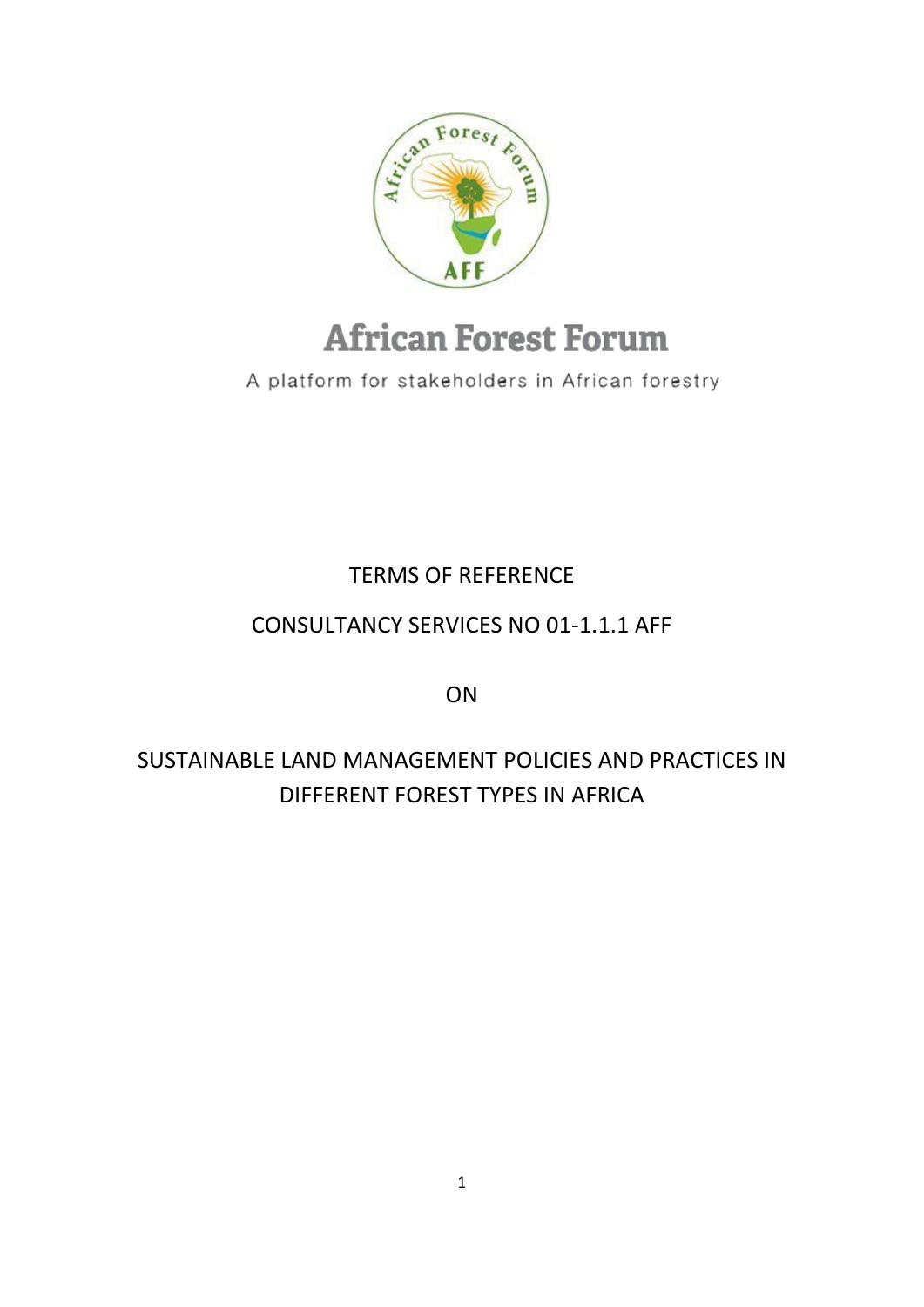#### **1.0 INTRODUCTION**

The African Forest Forum (AFF) is a pan-African non-governmental organization with its headquarters in Nairobi, Kenya. It is an association of individuals who share the quest for and commitment to the sustainable management, use and conservation of the forest and tree resources of Africa for the socioeconomic wellbeing of its people and for the stability and improvement of its environment. The purpose of AFF is to provide a platform and create an enabling environment for independent and objective analysis, advocacy and advice on relevant policy and technical issues pertaining to achieving sustainable management, use and conservation of Africa's forest and tree resources as part of efforts to reduce poverty, promote gender equality and economic and social development.

AFF has secured funding from the Swedish International Development Agency (Sida) to implement a project entitled "*Strengthening management and use of forest ecosystems for sustainable development in Africa*". The project seeks to generate and share knowledge and information through partnerships in ways that provide inputs into policy and decision-making options and capacity building, for improved forest management that better address poverty eradication and environmental protection in Africa. One of the key project objectives is to enhance the capacity of key stakeholders to sustainably manage the forest resource base in ways that enhance the supply of ecosystem goods and services, including through Sustainable Land Management (SLM) approaches, interventions to contain loss of forest cover, wise and efficient use of forest resources and sustainable management of forests.

#### **1.1 Background**

Africa is characterized by a very rich diversity of natural ecosystem resources, including soils, vegetation, water and genetic resources that constitute the region's main natural capital and the foundation for sustainable development. These ecosystems are valuable sources of food, water, wood, fibers and industrial products, and essential ecosystem services and functions. However, in the pursuit for development to meet demands of a growing population Africa's forest resources are threatened. Increasingly, development negatively impacts on the forest landscape and the capacity of forest ecosystems to supply goods and services. The two key challenges facing Africa's forests are deforestation and forest degradation; and they directly impact on forest cover., Often, it is the poorest in rural and urban communities that are most dependent on forests, therefore deforestation and forest degradation increases their vulnerability, and hampers efforts to improve their livelihoods.

To reverse the current trends in deforestation and forest degradation in Africa, strategies need to be designed and implemented that address extra sectoral drivers that negatively impact forestry (agriculture, energy policies, urban expansion, mining, land policies, etc). It is very important that an acceptable balance between economic development and environmental conservation at all levels is achieved that ensures the survival of forests and by extension their capacity to supply of forest ecosystem goods and services to enhance the livelihoods of forest-dependent communities. This can be attained through sustainable land management (SLM) approaches and practices that can integrate key sectors related to forestry.

Land use planning is the preoccupation of many African governments that aims to harmonise national and local goals for the long term. To this end, African governments have also developed strategies, plans, policies to address the loss of forest ecosystem services and of biodiversity albeit the results have not been sustained. This calls for a concerted approach to the management of forest and tree resources through viable land management systems that explicitly incorporate biodiversity and ecosystem services, conservation needs and integrate environmental and socio-economic considerations at the landscape level. A deep understanding of the existing land management approaches and practices; and their capacity to protect forest lands is critical to inform best SLM practice for sustainable management of forests.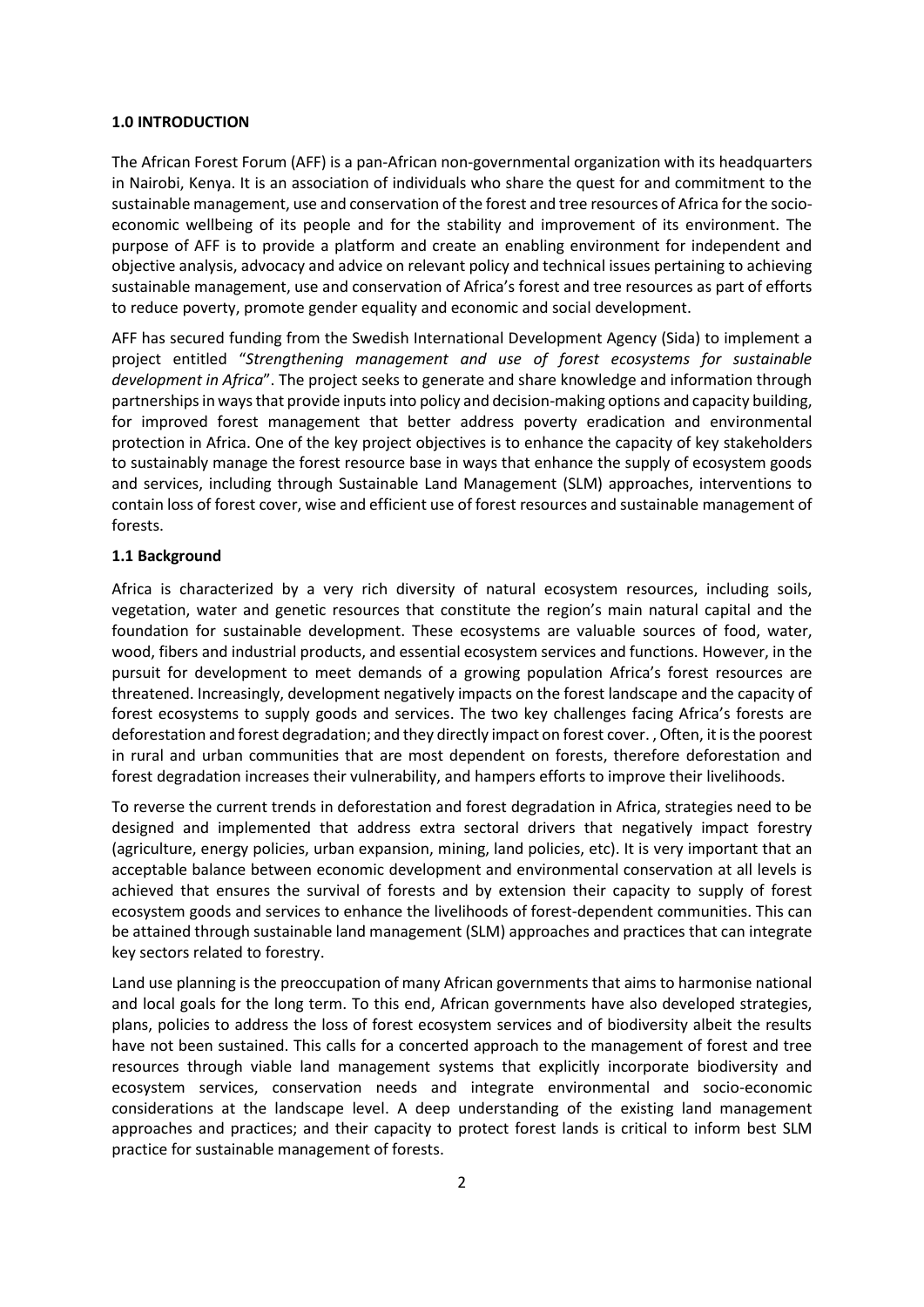#### **1.2 Rationale**

For its plan of work for 2019-2020, AFF plans to conduct studies to identify and promote opportunities for protecting and sustainably managing the African forest resource base in order to enhance the supply of ecosystem goods and services. The task will involve collecting, analysing and disseminating information on the sustainable land management approaches and practices applied in different forest types (moist/rain forests, mangroves, woodlands, parklands), assessing their sustainability, potential to protect forest lands and institutional arrangement in that regard. For this, AFF is recruiting 4 experts to undertake the studies in four African sub-regions namely Eastern, Southern, Central and Western Africa.

#### **2.0 PURPOSE OF THE WORK**

Undertake studies on land management approaches and practices, in different forest types to inform the adoption of land use systems that, through appropriate management practices, enable land users to maximise the economic, social and ecological benefits from the land while protecting forests.

#### **Specific tasks**

- 1. Identify and document land management approaches and practices, including policies guiding them, applied in different forest type areas;
- 2. Assess the sustainability of or promising land management approaches and practices identified under no. 1 above;
- 3. Evaluate the potential of the identified land management approaches and practices under no. 2 above, in terms of their compatibility with (a) the development and (b) protection of forests and (c) development and protection of trees outside forests;
- 4. Assess the extent to which forest stakeholders are incorporating the identified SLM approaches and practices in their forest plans and activities;
- 5. Assess gender roles in protecting forest lands and adoption of appropriate sustainable land management (SLM) approaches and practices in selected different forest types;
- 6. Identify institutional, policy, legal mechanisms and other aspects that can be employed to enhance protection of forest lands in the study areas; and
- 7. Prepare relevant knowledge products from the findings.

#### **2.1 Expected deliverables**

- a) A report of about 40 pages on the task, excluding references;
- b) At least one journal article to be published together with staff at Secretariat who will get involved in this work;
- c) A policy brief, and a fact sheet to be finalised in collaboration with relevant staff at the AFF Secretariat.

#### **3.0 MINIMUM QUALIFICATIONS AND SKILLS**

- Have at least a master's degree in natural resources management, forestry, environmental management or any related area; a PhD will be an added advantage;
- Be a regional expert with broad knowledge and at least five years' experience in forestry and natural resources management in Africa;
- Have good writing skills and have at least written a book chapter and published peer reviewed journal papers; and